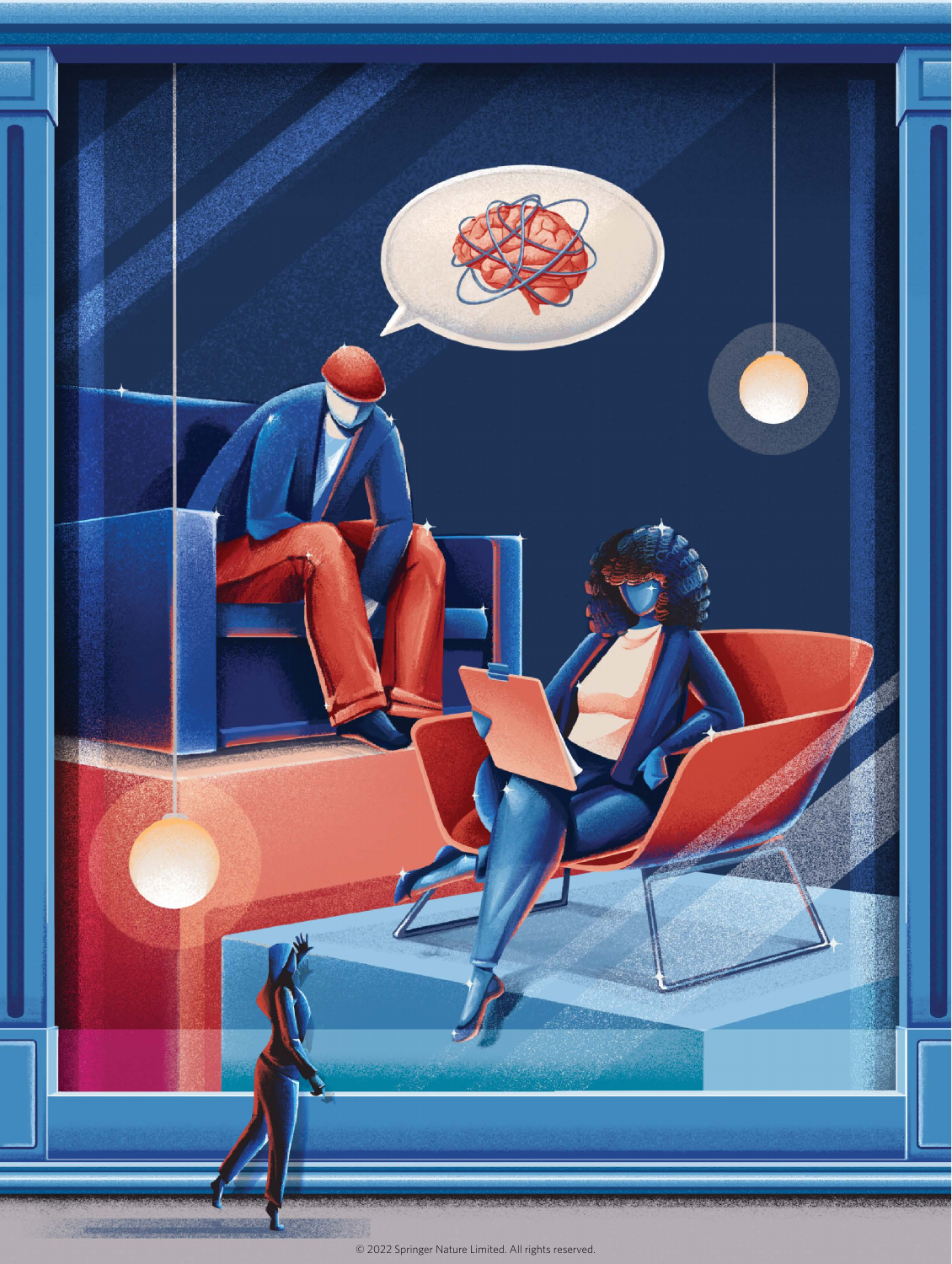# **Mental** Health Care's Great Divide

The stress of COVID fractured a system that was already cracked

*By Sarah Sloat*

**FOR MORE THAN** 25 years, Richard Youins struggled to find help with his drug addiction. Youins is from New Haven, Conn., home to both Yale University and a number of less affluent neighborhoods—his community has been shaken by murders and drugrelated crimes during the pandemic. Substance use clinics and treatment sites were available, but he felt the care they provided overlooked who he was as a person. The needs "of our community weren't being addressed," says Youins, who is Black. "It wasn't realistic."

Youins felt that traditional mental health care ignores the social, economic, emotional and faith-based needs of underserved communities. "After hanging out and spending all my money on a Saturday night, I would feel so ashamed I wanted to go and talk to God," but doing so felt out of reach because he felt unwelcome in church settings, and the services available to him did not cultivate that type of much needed support network, he says. Now sober, Youins works as a peer-support specialist with the Connecticut Mental Health Center and has seen how COVID worsened mental health challenges in his city. "It's a trying time," he says.

HEALTH EQUITY

Rates of mental illness were already high in the U.S., but the pandemic intensified everything: Illness, loneliness, job loss, grief, and other stressors related to COVID induced a nationwide rise in anxiety and depression. As difficult as the pandemic has been, however, it hit some groups far harder than others. It exacerbated social and economic inequities already known to drive and sustain poor mental health among marginalized communities. Those in rural America, already less likely to receive mental health care than those in urban areas, were particularly hard hit. So were people of color, who are more likely to be hospitalized and die from COVID and are less likely to receive mental health care compared with white people. And for those who were unhoused or formerly incarcerated, the consequences have been profound.

Madhuri Jha, director of the Kennedy-Satcher Center for Mental Health Equity at the Morehouse School of Medicine, witnessed how COVID impacted unhoused people with serious mental illness when she led a mobile behavioral health unit in New York City early in the pandemic. "It wasn't just death" that increased when the pandemic hit, she says. "It was accidental overdose, suicide, incarceration. It was people going missing and no way to account for it."

Now experts in the mental health field are acknowledging that they must confront ugly truths in the American health-care system, including structural racism and classism. "The pandemic has caused universal harm to everybody's mental health, but for people who are most vulnerable, for people who are most traditionally oppressed and marginalized, that harm becomes greater and more significant," says Ruth Shim, who researches equitable approaches to mental health care as director of cultural psychiatry at the University of California, Davis.

The pandemic was an urgent wake-up call for providers, community stakeholders and politicians, prompting them to reimagine mental health care and delivery. Shim and others are looking at how they can improve equity. What they are finding is that, to succeed in underserved communities, they need solutions that foster a sense of belonging. These include expanding access to care, improving research on community mental health and empowering people to tackle their own problems.

Combining these efforts leads to the most robust and long-lasting response, says Helena Hansen, associate director of the Center for Social Medicine at U.C.L.A.'s David Geffen School of Medicine. All efforts, she says, must be built on the understanding that issues such as racism and classism drive social determinants of mental health, such as unstable housing or lack of insurance. "The way our system is set up now is deliberately crafted to exclude certain people," Hansen says. "If we want to address social determinants that provide a sense of connection to others, which is really the heart of mental health recovery, we have to rethink what mental health care looks like."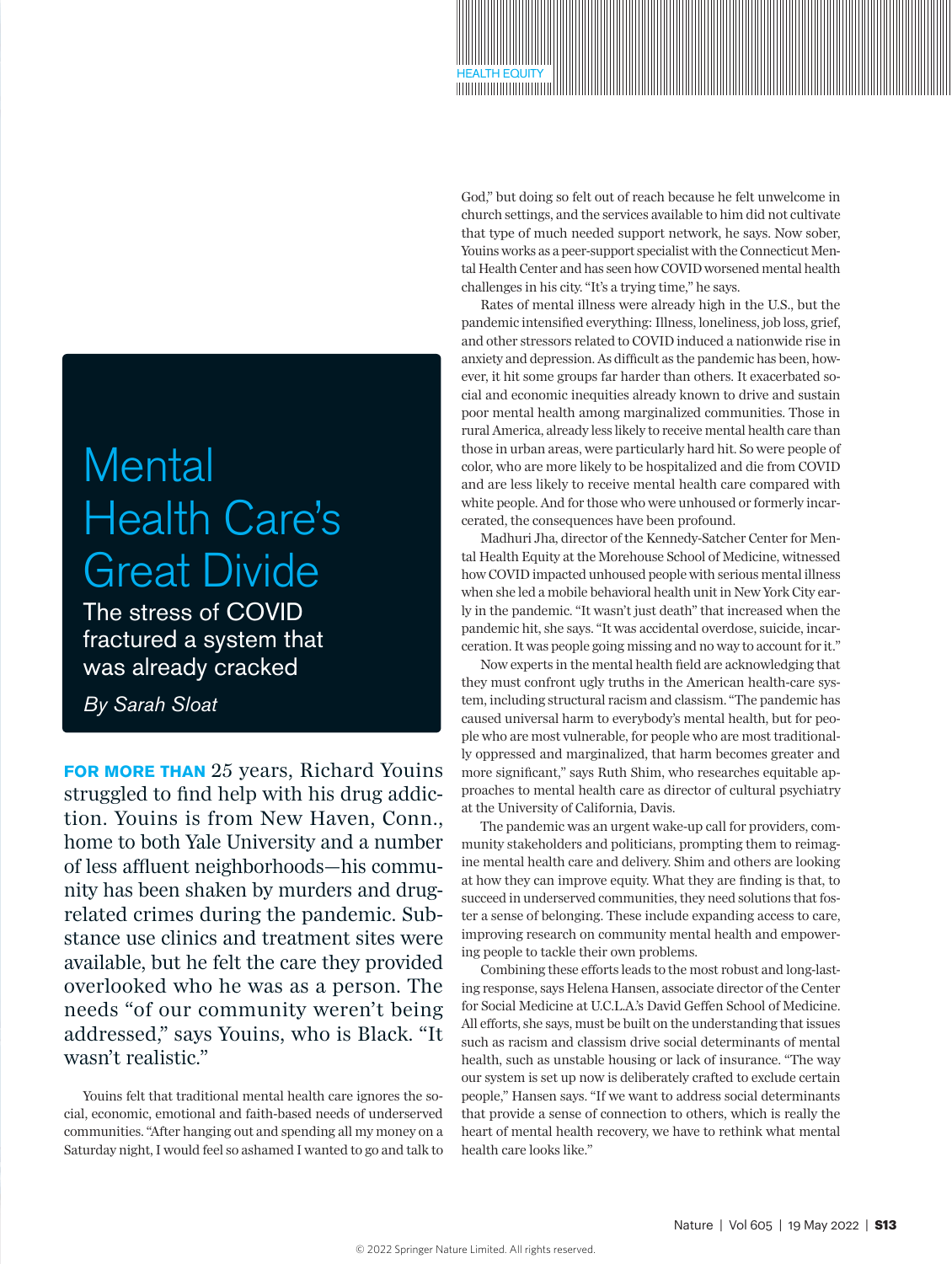

# "They have things I can't medicate away. They have things I can't therapy away." —Michael Mensah, *a psychiatrist at the Yale School of Medicine*



### **GAINING ACCESS TO CARE**

During his addiction, Youins learned that just because mental health care services existed did not mean they were accessible. Although equal access to mental health care is broadly acknowledged as a civil right, many still struggle to get it. One major reason is cost: Not only is it expensive but many mental health practitioners do not accept insurance, let alone Medicaid, because insurance companies do not compensate them adequately. People who are most likely to be in therapy are those who can pay out of pocket.

The obvious solution to expanding access in the U.S., Shim says, is establishing universal health care, which would assure coverage regardless of someone's ability to pay. Until that happens, however, mental health organizations that are designed by and serve marginalized communities can play a meaningful role in overcoming cost-related and social factors that reduce access to care. "We need to be at the table, making decisions," Youins says.

Some groups have emerged to do exactly that. One of the mental health equity projects Youins works with is Imani Breakthrough, a free, New Haven–based recovery program designed to help Black and Latinx people overcome drug and alcohol use disorders within a church setting. Another group called the Asian Mental Health Collective (AMHC), which formed partly in response to the rise in anti-Asian violence during the pandemic, connects 30 people per quarter to eight free sessions of therapy with an Asian American provider through its subsidized therapy program.

In addition to cost, another factor that might prevent people from seeking care is stigma around mental illness. By confronting and dismantling negative stereotypes about mental health, organizations such as the AMHC and another group, called Rural Minds, aim to expand access to care in their communities.

Jeff Winton founded Rural Minds after his 28-year-old nephew, who worked on the family dairy farm in upstate New York, died from suicide. Neighbors suggested Winton tell people that the death was the result of natural causes. In rural areas, Winton explains, "mental health is not considered an illness; it's considered a character flaw." Instead of covering up the suicide, he spoke about his nephew's struggles in his eulogy. Afterward, people lined up to share their own experiences with mental illness.

In rural America, stigma is hardly the only issue: even when people want care, they often cannot find a therapist. As of March 2022, more than 35 million Americans in rural areas lacked access to a mental health provider.

One solution that has shown promise is telehealth, which ex-

ploded in popularity during the pandemic. Pravesh Sharma, a pediatric psychiatrist in Eau Claire, Wis., says the technology has enabled him to talk with patients who would otherwise have to travel for hours to reach his clinic. Now up to 40 percent of his practice is made up of telehealth appointments. Such a call allowed him to connect with a transgender patient in a rural area who needed support communicating with their conservative family. After their calls, Sharma says, the client was better able to have con-

versations with their family and community.

Telehealth's primary drawback is, yet again, access. It's useless when someone lacks an Internet connection, a private place from which to call, a computer or mobile phone, or the ability to navigate a digital environment—all common issues for people in poor communities and communities of color.

#### **THE HEART OF THE PROBLEM**

Growing up near Yale, Youins noticed that a number of the university's mental health studies were focused on the city's Black population, but his community rarely saw any lasting impacts. "People come in and do a lot of research, but they don't share that information. They use us as guinea pigs," he says. Because the projects would come and go, "you can't even measure if they really work."

Researchers agree that to focus on the inequities of marginalized groups, it is critical to gather data on their experiences. "People in Congress do not see a problem when there [are] no data," Jha says. But a data set is useless if it is not collected in a culturally sensitive way, and current research tools are not always sensitive enough to gather information about nonwhite populations. Non-English speakers, for example, are usually not represented in mental health data, because they do not understand survey questions, Jha says. Furthermore, because people self-identify in a number of ways, racial and ethnic demographics can be difficult to capture.

Historically biased systems also mean measurements of suffering among certain racial and ethnic minority groups can be inaccurate. Mental health stigma prevents people from seeking care and reporting symptoms in the first place. Even when they do, they are often misdiagnosed as a result of longtime racialized diagnostic biases, which the psychiatric community has only now begun to address. For instance, studies show that Black Americans are more likely to be misdiagnosed with schizophrenia than white Americans.

Another issue with data collection on disparities is that most efforts focus on measuring a community's deficiencies rather than its strengths, Jha says, which leaves "no pathway to actually understanding what the solutions are." For example, a study might focus on measuring how many people of color have a serious mental illness but not their ability to withstand and adapt to the challenges their condition poses.

Ultimately good data are useful only when applied effectively and appropriately. For research to translate into something that serves the people it is about, Shim says, it must involve them throughout the scientific process, from conceptualization of the